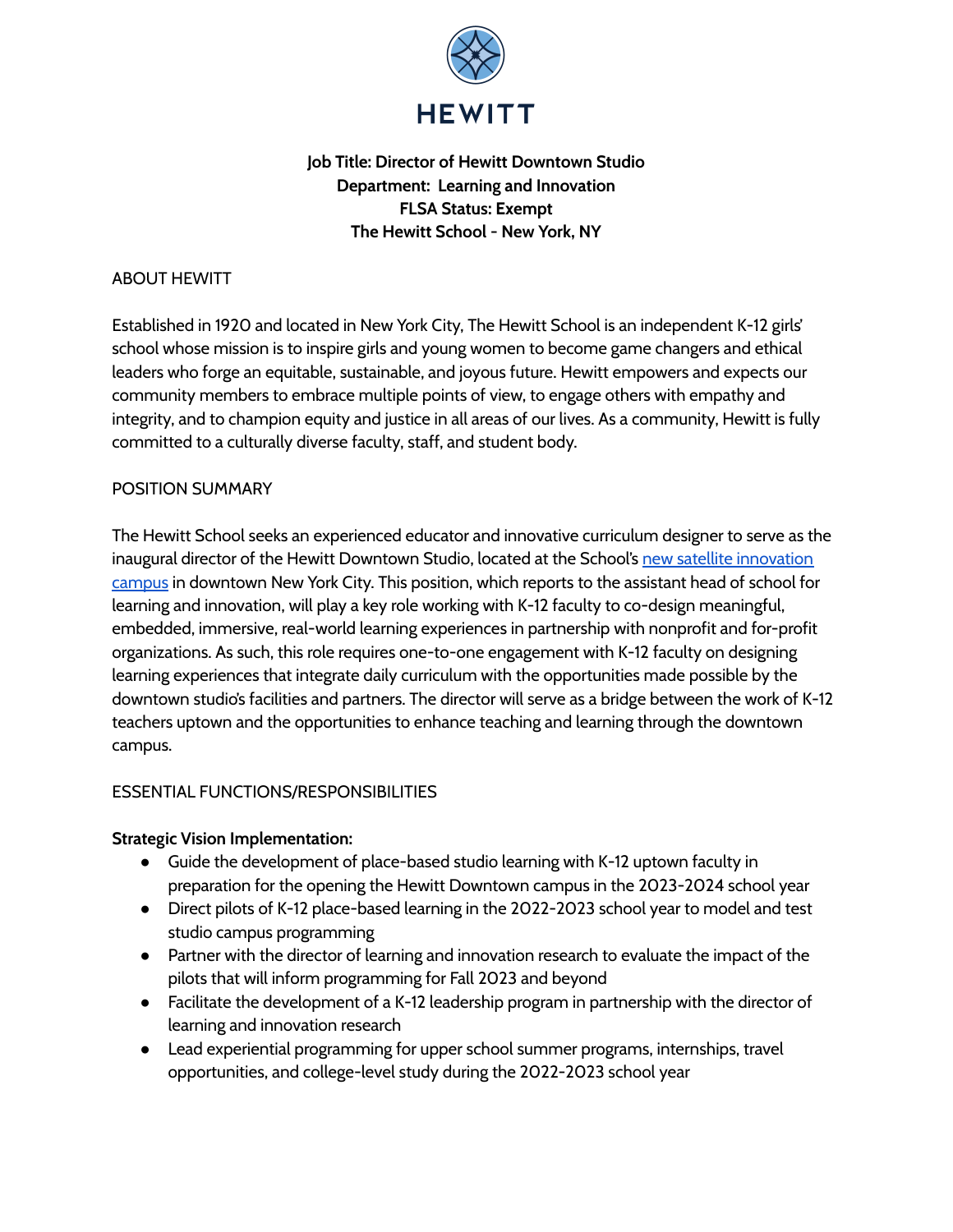# **Professional Learning:**

- Coach Hewitt K-12 faculty in how to design interdisciplinary learning experiences that integrate Hewitt Downtown Studio facilities and partners
- Collaborate with the learning and innovation team on designing effective assessment and feedback systems for student learning in Hewitt Downtown Studio programming
- Provide feedback in Folio to support professional growth in the areas of transdisciplinary learning, co-teaching, and work with partners

# **Partnerships and Communications:**

- Cultivate mission-aligned partners and sustain those relationships as part of Hewitt's signature partnerships program
- Sustain partnerships with key stakeholders both inside and outside of Hewitt
- Create written and video content, in partnership with the communications office, to tell the story of the studio campus and its K-12 integrated programming
- Support faculty in communicating to families about learning they are facilitating directly related to the studio and Hewitt's vision

# QUALIFICATIONS REQUIRED

- Demonstrated commitment to anti-bias education and social justice
- Demonstrated experience in building relationships with organizational partners
- Bachelor's degree in education or other relevant area
- Experience in experiential teaching, curriculum design, co-curricular programming, and/or educational technology
- Ability to handle multiple priorities simultaneously, and excellent organizational, technological, and follow-up skills
- Strong public speaking and dynamic presentation skills
- High intrinsic motivation and capacity for work, strong interpersonal skills, discretion, flexibility, proactivity, ability to set priorities, and sterling independent judgment
- Ability to work independently as well as in a team environment
- Expertise (i.e. full competency and extensive experience) with Google Suite (Gmail, Google Docs, Google Sheets, Google Slides)

### QUALIFICATIONS DESIRED

- Master's degree in education or other relevant area
- Cultural competency skills
- Proficient with Mac platforms; comfortable with technology or demonstrated ability to learn quickly
- Proven dedication to professional growth and purpose-driven practice
- Professional practice and ability to model contemplation as part of intellectual exploration